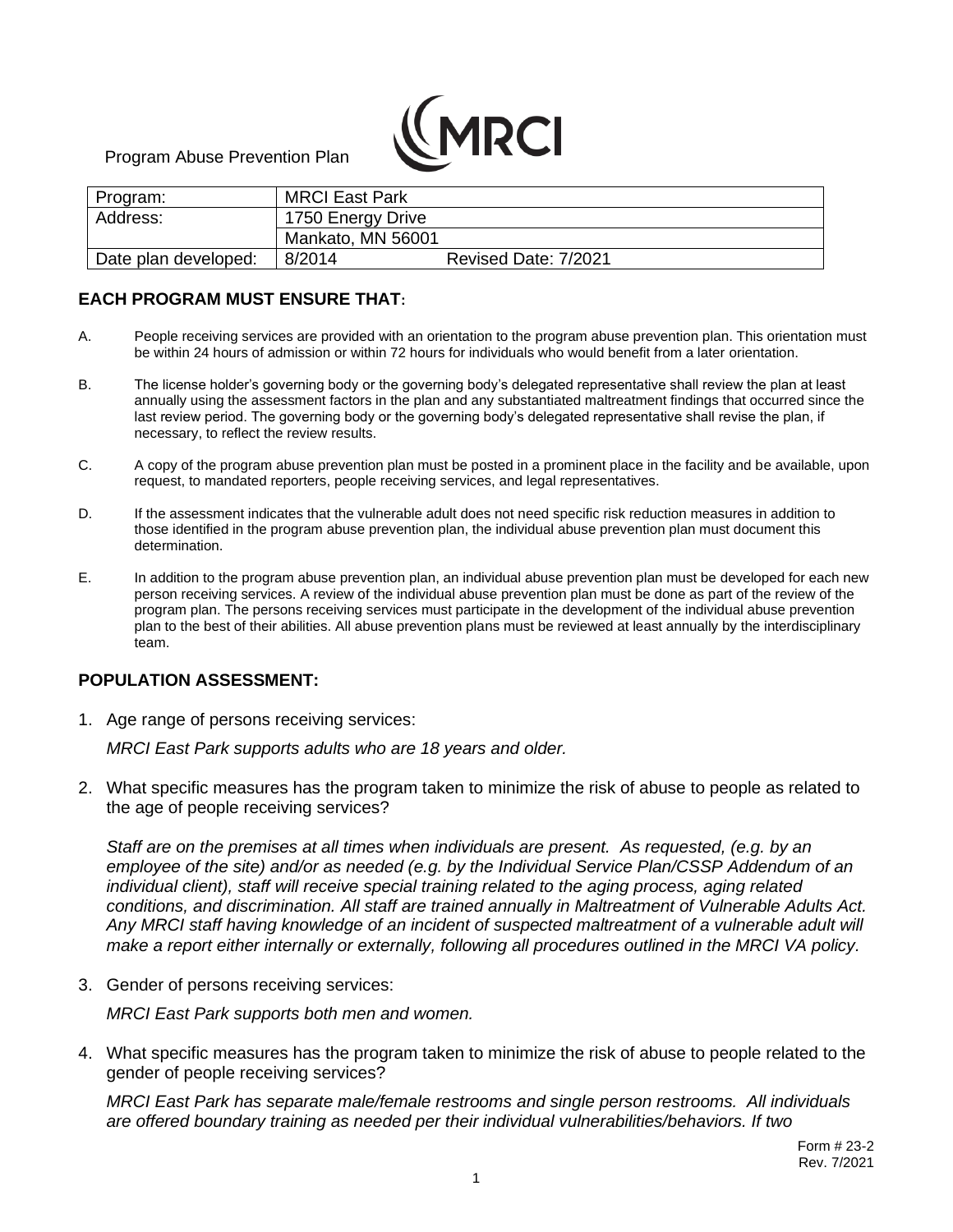*individuals are in a relationship, they are encouraged to maintain professional boundaries throughout their day at MRCI. Staff are on the premises at all times when individuals are present. As requested, (e.g. by the Individual Service Plan/CSSP Addendum of an individual client), staff will receive special training related to gender related conditions and discrimination. All staff are trained annually in Maltreatment of Vulnerable Adults Act. Any MRCI staff having knowledge of an incident of suspected maltreatment of a vulnerable adult will make a report either internally or externally, following all procedures outlined in the MRCI VA policy*

5. Describe the range of mental functioning of persons the program plans to serve:

*The clients served range from mild to severe intellectual disabilities. Communication modes range from communicating through full verbal sentences to two to three word phrases. There is* a *wide range of abilities from being able to meet their own personal care needs to needing staff to complete tasks for them.*

6. What specific measures has the program taken to minimize the risk of abuse to people as related to the mental functioning of people receiving services?

*Each client has individual plans (Individual Abuse Prevention Plan, Self-Management Assessment, etc.) which outline their abilities and support needs from staff.*

*Staff receive client specific training annually regarding the unique needs of each individual as determined in their support plans (e.g. CSSP Addendum, Self-Management Assessment, and Individual Abuse Prevention Plan). This training could include but is not limited to communication, visual cues, positive behavior support, social skills, vocational skills, etc..*

*MRCI trains all staff annually in the Maltreatment of Vulnerable Adults Act. Any MRCI staff having knowledge of an incident of suspected maltreatment of a vulnerable adult will make a report either*  internally or externally. The reporter shall follow the procedure outlined in the policy regarding *reporting of suspected maltreatment of individuals.*

7. Describe the range of physical and emotional health of persons the program plans to serve:

*Individuals served range in their physical and emotional abilities from needing no assistance from staff to needing full assistance from staff to implement their supports and procedures. Staff are trained to help people with supports based on a wide range of physical and emotional needs including, but not limited to: mild to profound mental retardation, ADHD, autism, blindness, cerebral palsy, deafness, dementia, Down's Syndrome, fetal alcohol syndrome, and personality disorders*

8. What specific measure has the program taken to minimize the risk of abuse to people as related to the physical and emotional health of people receiving services served?

*Regarding any physical concerns for individuals, the MRCI East Park site is barrier free. The building is all one level, five doorways around the building have electronic openers and the hallways are wide for easy navigation. All regular staff are trained annually on each individual's support plan (e.g. CSSP Addendum, Self-Management Assessment, and Individual Abuse Prevention Plan), which includes information on how to work with each individual to best meet their physical and emotional needs. All staff who work directly with an individual who requires additional staff training will receive that training from either a nurse (for medical training) or a trained staff or professional (for behavioral/mental health training. All staff are trained on positive supports. Specialized training is provided to the individuals receiving services in the areas of communication, mental health, behavior management, activities of daily living, safety, motor development and social skills. This list is not totally inclusive, since training is provided on an individual basis when more detailed or specialized instruction is indicated, or as areas of vulnerability arise or recur. Instruction is provided in small groups or on a one-to-one basis depending on the individual's abilities to learn and their compatibility with others.*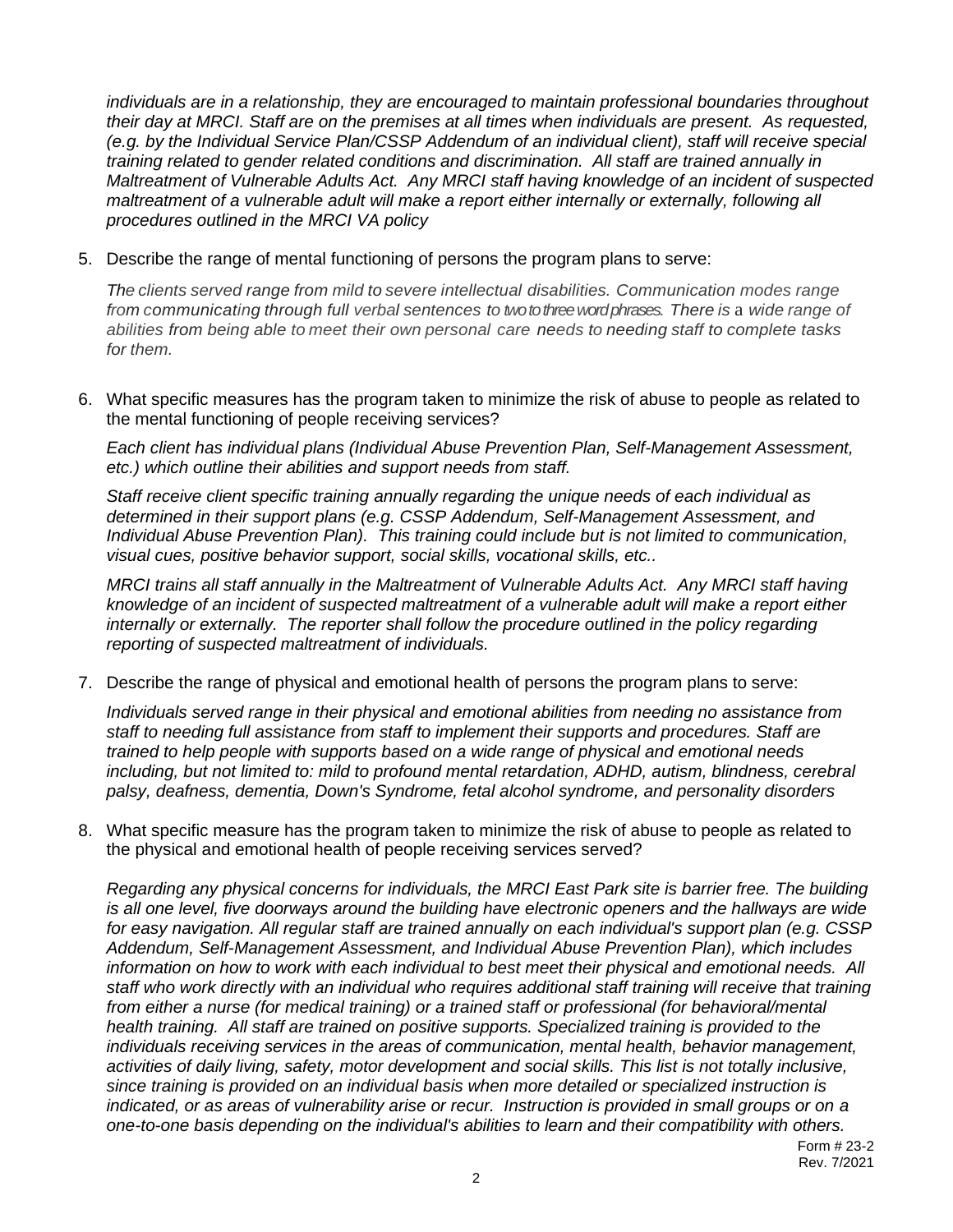*We firmly believe that by training clientele in self-advocacy, rights and responsibilities, that their ability to participate in their own safety management is improved. Staff are on the premises at all times when individuals are present.* 

*MRCI trains all staff annually in the Maltreatment of Vulnerable Adults Act. Any MRCI staff having knowledge of an incident of suspected maltreatment of a vulnerable adult will make a report either internally or externally. The reporter shall follow the procedure outlined in the policy regarding reporting of suspected maltreatment of individuals.* 

9. Describe the range of adaptive/maladaptive behavior(s) of persons the program plans to serve:

*The clients served have varying ranges of ability in their adaptive skills of communication, assertiveness, and dealing with feelings and situations. Each individual responds differently to situations and some do not respond at all. Some individuals require interventions such as modeling and verbal reminders as a means to redirect them to appropriate coping strategies. Some individuals are able to fully communicate verbally both expressively and receptively. Many individuals require some level of assistance with communication and appropriate assertiveness. Some individuals are completely non-verbal and communicate through facial expressions such as smiling and or making vocalizations. Other individuals are able to mimic some words or phrases but are unaware of the meaning behind those statements or requests. Other individuals are able to communicate with the use of sign language and or pointing to or showing an object of desire.* 

*We support individuals with maladaptive behaviors of physical aggression, property destruction, selfinjurious behavior, and verbal aggression. In certain instances, or sometimes out of unknown causes, individuals can display maladaptive or inappropriate behavior. Specifically, this can include but is not limited to yelling, crying, swearing, spitting, swatting, hitting, biting, hitting one's head with their hands, and throwing objects to harm self or others. These areas are further described in each individual's CSSP Addendum.*

10. How will the program reduce the potential of abuse and/or harm to people related to the adaptive/maladaptive behavior(s) of the people receiving services served?

*All staff are trained annually on each individual's support plan (e.g. CSSP Addendum, Self-Management Assessment, and Individual Abuse Prevention Plan), which includes information on how to work with each individual to best meet their needs. All staff are trained in positive supports. Specialized training is provided to the staff providing services and to the individuals receiving services in the areas of expressive and receptive communication (in an effort to teach clientele how to express needs that can be more efficiently met), mental health, behavior management, safety, and social skills. This list is not totally inclusive, since training is provided on an individual basis when more detailed or specialized instruction is indicated, or as areas of vulnerability arise or recur. Staff training has a strong focus on de-escalation instruction and focusses on situational interventions that are proper for the specific client and behavioral circumstances, and is provided in small groups and/or on a one-to-one basis, depending on the staff person's style of learning and their compatibility*  with others. Staff are on the premises at all times when individuals are present. All staff are trained *annually in Maltreatment of Vulnerable Adults Act. Any MRCI staff having knowledge of an incident of suspected maltreatment of a vulnerable adult will make a report either internally or externally, following all procedures outlined in the MRCI VA policy.* 

11. Describe the need for specialized programs of care for persons the program plans to serve:

*Programming at MRCI East Park focuses on teaching self-help skills, communication modes, social skills, cognitive and adaptive skills, domestic skills, community integration and leisure time programs.The objective of the programming is to promote the individuals' independence and to help*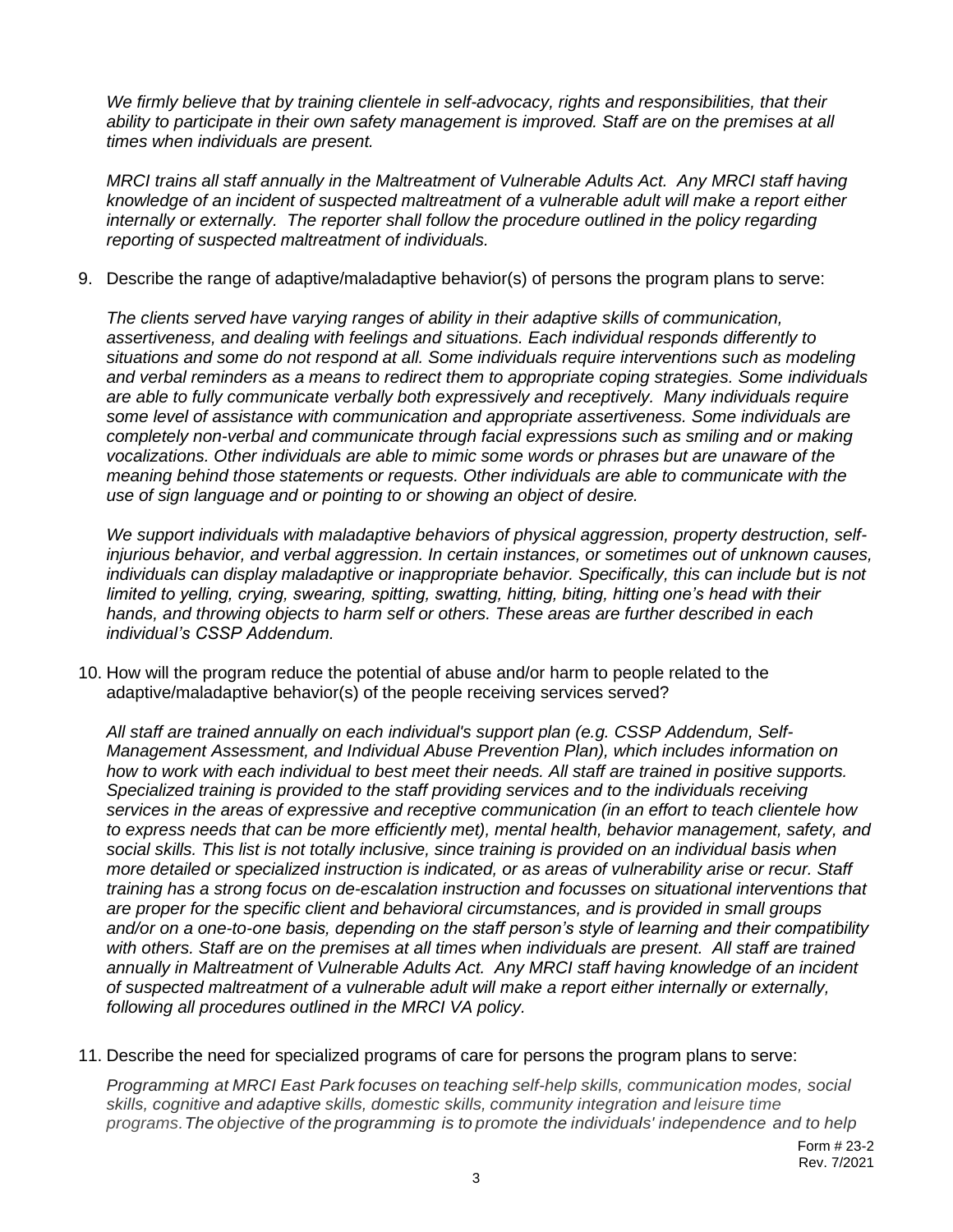*them have* a *day that is full of meaningful opportunities and activities. The programming is specifically designed to meet the needs and interests of the clients based on* a *Person-Centered programming indicating the differences of what is important to the individual versus what is important for the individual. Some individuals live at residences governed by the department of health which require certain types of active treatment to be provided for each individual.*

12. What specific measures has the program taken to minimize the risk of abuse to people as related to the need for specialized programs of care for people receiving services?

*In order to reduce the potential of abuse and/or harm to clients served, specifically regarding*  specialized programs of care, all individuals receive care from trained staff who have had a criminal *background study and have been trained on MRCI's policies and procedures related to specialized programs of care. MRCI Staff provide hands on training with staff and monitor regularly for staff competency. MRCI Staff work closely with residential nursing staff to develop procedures and train staff when individuals have new diagnoses that require specific cares or treatments. Health Counseling Services trains staff in medication administration and oversees annual retraining.* 

*Any other form of specialized care is indicated on each individual's Coordinated Service and Support Plan (CSSP). The Case Manager is aware of all coordinated services and specialty cares in continuation of the individual services. MRCI Staff communicate with the individual's interdisciplinary team about any changes in care or services and regularly report as decided by the team, but at least annually, to review all services and outcomes.*

#### 13. Describe the need for specific staff training to meet individual service needs:

*All MRCI staff are trained on the following: First Aid, CPR, Safe Lifting, Medication Administration Fire Prevention, Mandt and other annual trainings listed in MRCI staff training documents. MRCI East Park has a specific orientation packet which outlines client specific training, and DHS required training: food preparation/handling, infection control, defensive driving, Emergency Procedures, HIPAA, and related OSHA training; including competency tests. Within 48 hours of hire, MRCI staff are trained on Vulnerable Adult and Maltreatment Reporting and can takes the steps to prevent abuse, take corrective action, and immediately report maltreatment as directed by MRCI policy and procedures which is regulated by licensing requirements of the Department of Human Services (OHS).*

*Specific medical training for staff at MRCI East Park is based on client specified services which include but are not limited to administering medication and assisting client at walking for exercise. Staff are trained on client specified allergies, seizure protocol, choking, and chronic medical conditions; are able to identify symptoms and prevent further symptoms by taking corrective action; and reporting emergency situations to qualified professionals as indicated on the procedures.*

*Staff are trained on safe transfer, transport and general lifting techniques including all assistive devices such as the use of transfer belts and each individual's personal equipment such as wheelchairs, walkers, and toothbrushes.*

14. What specific measures has the program taken to minimize the risk of abuse to people as related to the need for specific staff training designed to meet individual service needs?

*In order to reduce the potential of abuse and/or harm to individuals served, specifically regarding the need for specific staff training, MRCI staff are trained and oriented in the items required by MN Statutes, Chapter 245D; and on the above responsibilities in a specific sequential order to maximize competency. Training and orientation requires staff to read and comprehend materials and then to model specific therapies and treatments as specified. Staff perform on the job training with a mentor*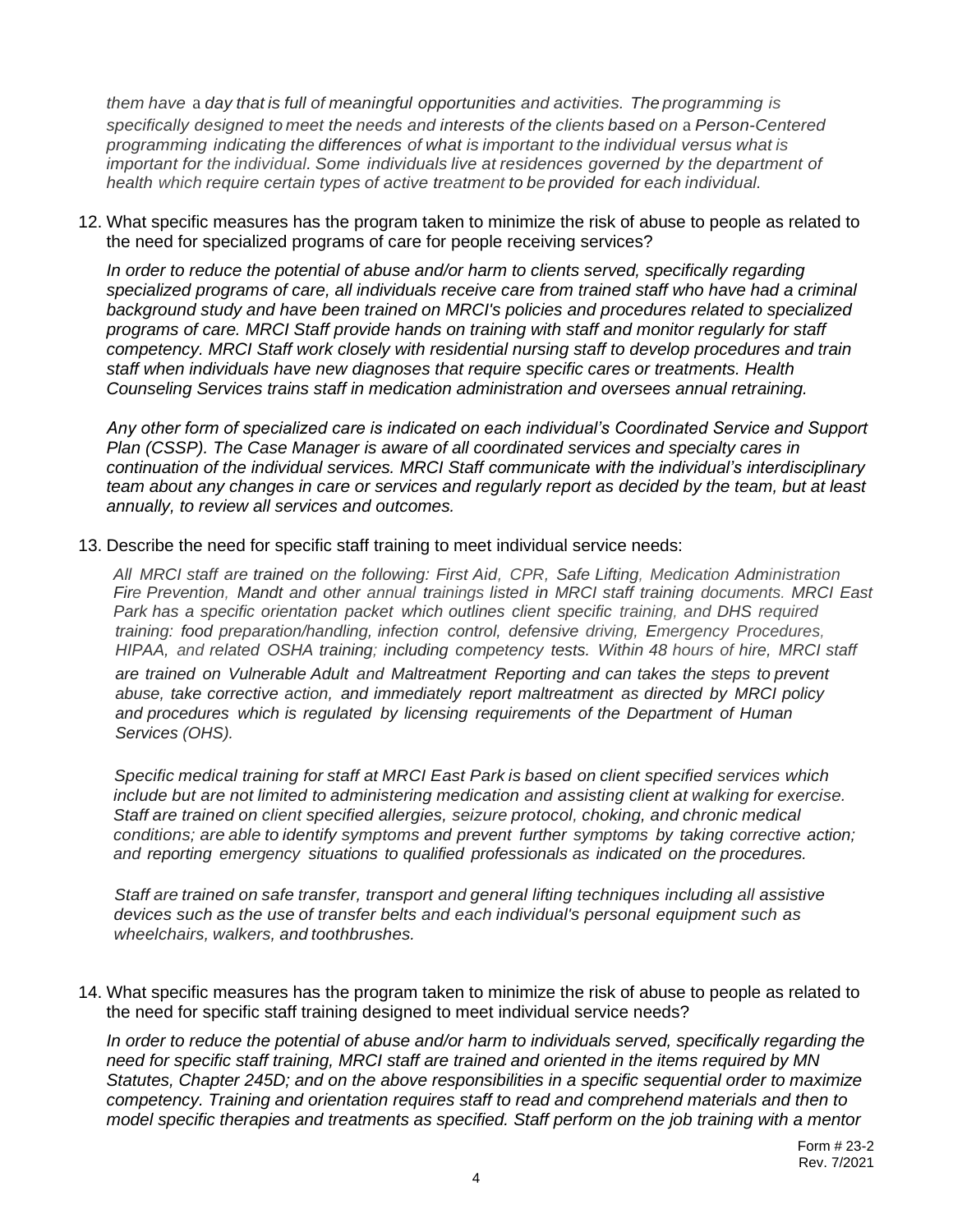*(lead staff). Staff perform the routine duties and are given feedback throughout their training hours and during direct meetings with their supervisor. Ongoing training and record retention is kept by the Human Resource staff. Specific safety training pertaining to MRCI East Park includes: safety drills for fires, tornadoes, evacuations due to things like gas leaks, intruders, etc. MRCI has a Compliance Coordinator who works with staff at MRCI East Park to ensure the building is up to regulatory code and procedural drills are being completed by staff.* 

*All MRCI staff are trained on Maltreat of Vulnerable Adults Act and can take the steps to prevent abuse, take corrective action, and immediately report maltreatment as directed by MRCI policy and procedures which are regulated by licensing requirements of Department of Human Services (DHS). The Internal Review Committee reviews all emergency use of manual restraints reported. They follow state and federal guidelines required for reporting maltreatment and vulnerable adult issues.*

*15.* Describe any knowledge of previous abuse that is relevant to minimizing the risk of abuse to people receiving services: (Any substantiated maltreatment findings that occurred since the last review, June 2017-June 2018)

*There have been no substantiated maltreatment findings that occurred at MRCI East Park from June 2018 - June 2019.*

*There have been no substantiated maltreatment findings that occurred at MRCI-East Park from July 2019 – June 2020.*

*There have been no substantiated maltreatment findings that occurred at MRCI-East Park from July 2020 – June 2021.*

16. What specific measures has the program taken to minimize the risk of abuse to people as related to the knowledge of previous abuse? (Were there any revisions made to reflect review results.)

*Staff at MRCI East Park participate in the construction of an Individual Abuse Prevention Plan for every individual enrolled in the licensed program. Staff use this as a primary teaching tool for awareness of individual vulnerabilities to abuse/neglect as well as outlining action plans to minimize that abuse/neglect. MRCI retains all records that we have "on file" related to abuse/neglect and includes those events and records as a part of the individual client's file. It is MRCI's intention that staff are oriented to relevant, client specific, records as a part of their initial and ongoing training. Some previous abuse and/or neglect might not be known by MRCI, and some may be so "historic" that it is no longer a part of the individual client's IAPP/CSSP-Addendum. Staff are on the premises at all times when individuals are present. All staff are trained annually in the Maltreatment of Vulnerable Adults Act. Any MRCI staff having knowledge of an incident of suspected maltreatment of a vulnerable adult will make a report either internally or externally, following all procedures outlined in the MRCI VA policy.*

## **PHYSICAL PLANT ASSESSMENT:**

1. Describe the condition and design of the facility as it relates to safety for the people receiving services:

*The MRCI East Park program site at 1750 Energy Drive is located in an industrial park on the East side of Mankato. The area is being developed, so currently the only neighbor to the site is a Fed Ex building to the North. The building was designed to provide safe and functional space for the clientele and staff using the site. The building was designed with large hallways and walkways to allow for safe transitions for people using walkers or wheelchairs. Program areas and the cafeteria also have an abundance of natural lighting allowing for easy transitions from one space to another. Program*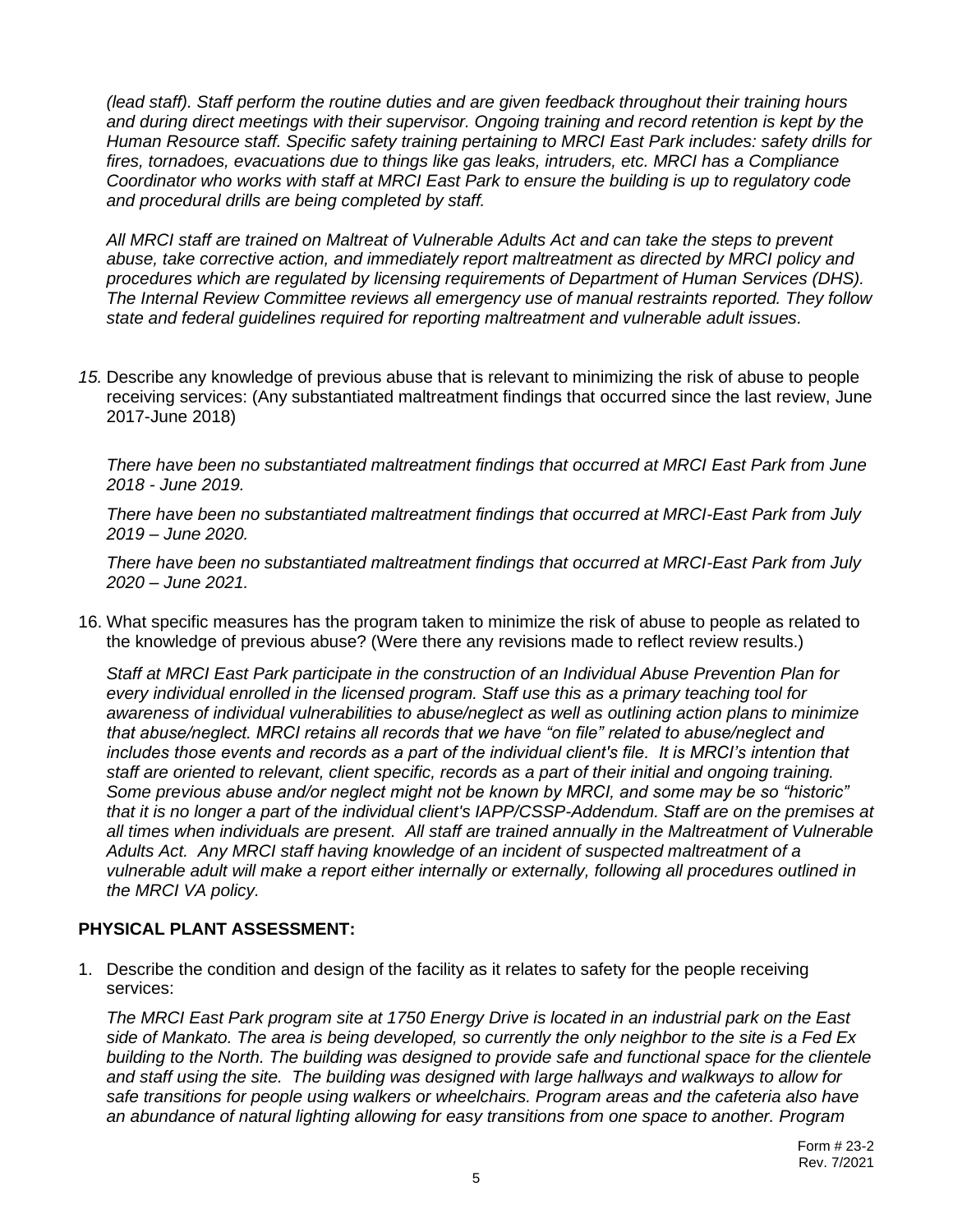*spaces allow for ample recreational activity space and small side rooms to use for relaxation small group activities. There are other large program spaces that are divided into smaller activity areas to meet individual's needs. It is very flexible space that can be repurposed based upon the unique needs that each day presents. The building has fire alarms, has a sprinkler system throughout and has a concrete roof making it very safe during inclement weather such as thunderstorms and tornados. The building has been designed with three outdoor spaces for people to enjoy the fresh air. The courtyard is in the middle of the building and can be accessed through 4 different areas of the building. A patio area is located to the west of the building for program areas near it. Each of these spaces has a fence around it with a latched gate(s) so that people can safely participate in these areas. There are windows overlooking these two outdoor spaces so supervision can be provided from within the building in addition to staff in the outdoor spaces. A third outdoor space on the North East side of the building has a cement pad that allows for activities such as basketball. When driving around the building, there are 2 entry ways to each program area allowing for safe and convenient arrivals and departures for program participants.*

2. What specific measures has the program taken to minimize the risk of abuse to people as related to the condition and design of the facility in terms of safety for people receiving services?

*MRCI East Park regularly trains staff and clients in the safety within the building. Regular emergency drills (i.e., fire, medical, intruder, etc.) are completed, monitored and critiqued for efficient performance.*

3. Describe any areas of the facility that are difficult to supervise:

*It can be difficult to monitor the front reception area, the warehouse, the bathrooms that are not in the program areas and the smoking areas on the two ends of the building as there are not program staff present in these areas throughout the day. The cafeteria and hallways are difficult to supervise during specific times throughout the day as staff are not present during non-break times.*

4. What specific measures has the program taken to minimize the risk of abuse to people as related to the areas of the facility that are difficult to supervise?

*While there are areas within the licensed space that may be difficult to monitor, the layout is formatted to reduce these areas to a minimum, and staff are aware of the areas and frequently monitor them. Individuals are trained in and approved for the safe and independent use and accessing of the areas outside of the licensed space. While these areas are monitored closely by staff, if any individual is found to have broken the trust and/or rules around independently accessing those areas, an interruption from independent access shall be given, for a duration to be determined by MRCI, in conjunction with the individual's Service Team.*

## **ENVIRONMENTAL ASSESSMENT:**

1. Describe the location of the facility including information about the neighborhood and community that the facility is located:

*MRCI East Park is a 32,000 square foot building in the Eastwood Industrial Park in Mankato. Traffic on Energy Drive is limited at this time as there are only two other businesses on it. As this industrial area grows, traffic will increase. There is a public sidewalk on the East side of Energy Drive. The building is currently surrounded on three sides by farm fields and a Fed Ex building to the North. It is expected that this industrial park will grow as the Mankato area expands.*

2. What specific measures has the program taken to minimize the risk of abuse to people as related to the location of the facility, including factors about the neighborhood and community?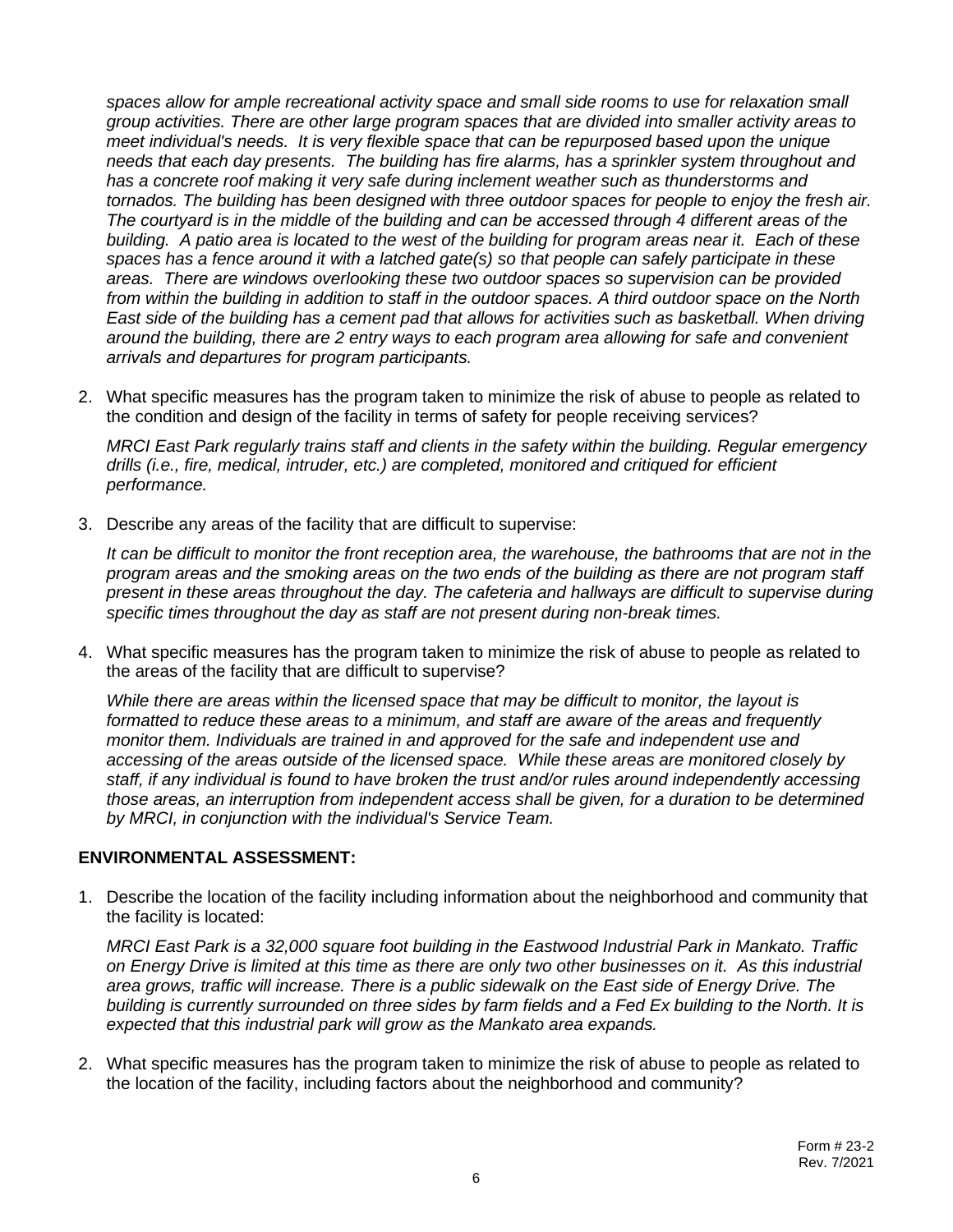*MRCI East Park has an emergency plan that all staff are trained on (according to their required need to understand and implement). All individuals receive a hybrid version training of this plan to fully orient each individual to the greatest degree, according to their cognitive ability. All of this training is designed to minimize the potential of harm to people providing and receiving services, as that relates to the location of the site.*

3. Describe the type of grounds and terrain that surround the facility:

*MRCI East Park is located to the West of Energy Drive. It has a driveway that surrounds the building on the South, West and North sides. Parking lots lie on the east and west sides of the building. There is a parking area for busses to the West of the building. Busses load and unload clientele onto sidewalks on the East, South and West sides of the program area. Out the main entrance on the East side of the building and around the corner to the North is one smoking area. The other smoking area is on the North West side of the building near the loading docks. On the South side of the building is a fenced in courtyard that can be accessed from 2 program areas and the cafeteria. To the West of the building is a fenced in courtyard area with 2 pergolas, a sidewalk and benches. A third outdoor space on the North East side of the building has a cement pad for recreational use. Only individuals that have demonstrated proper safety skills are allowed to independently access these areas.* 

4. What specific measures has the program taken to minimize the risk of abuse to people as related to the type of grounds and terrain that surround the facility?

*At orientation, all individuals receive training on the safe use of the grounds and the extensions thereof. MRCI has an emergency plan on staff actions to take in the case of an event related to the inappropriate accessing of those areas (e.g., lost client search protocols).*

5. Describe the type of internal programming provided at the program:

*MRCI East Park provides programming in the following areas: soft skills to be a valuable employee; personal cares such as activities of daily living; social skills; leisure experiences; sensory activities; community integration skills; and educational curriculum.*

6. What specific measures has the program taken to minimize the risk of abuse to people through the type of internal programming provided at the program?

*Staff are trained on each individual's programming needs when they first start, every year from then on and when changes are made. MRCI trains all staff annually in the Maltreatment of Vulnerable Adults Act. Any MRCI staff having knowledge of an incident of suspected maltreatment of a vulnerable adult, will make a report either internally or externally. The reporter shall follow the procedure outlined in the policy regarding reporting of suspected maltreatment of clients.*

7. Describe the program's staffing pattern:

*MRCI East Park provides the level of direct service support staff, supervision, assistance, and training necessary to ensure the health, safety, and protection of rights of each individual; and to be able to implement the responsibilities assigned to the license holder in each individual's coordinated service and support plan or identified in the coordinated service and support plan addendum, according to the requirements of chapter 245D. Each individual has a staff ratio determined by their service team and the required level of staffing is provided. The rule requires that a minimum staffing ratio of 1:10 is provided, our program supports a 1:4 staffing ratio at this time unless the team agrees to a higher ratio; this would be documented in their coordinated service and support plan addendum and staff ratio form.*

8. What specific measures has the program taken to minimize the risk of abuse to people through the program's staffing pattern?